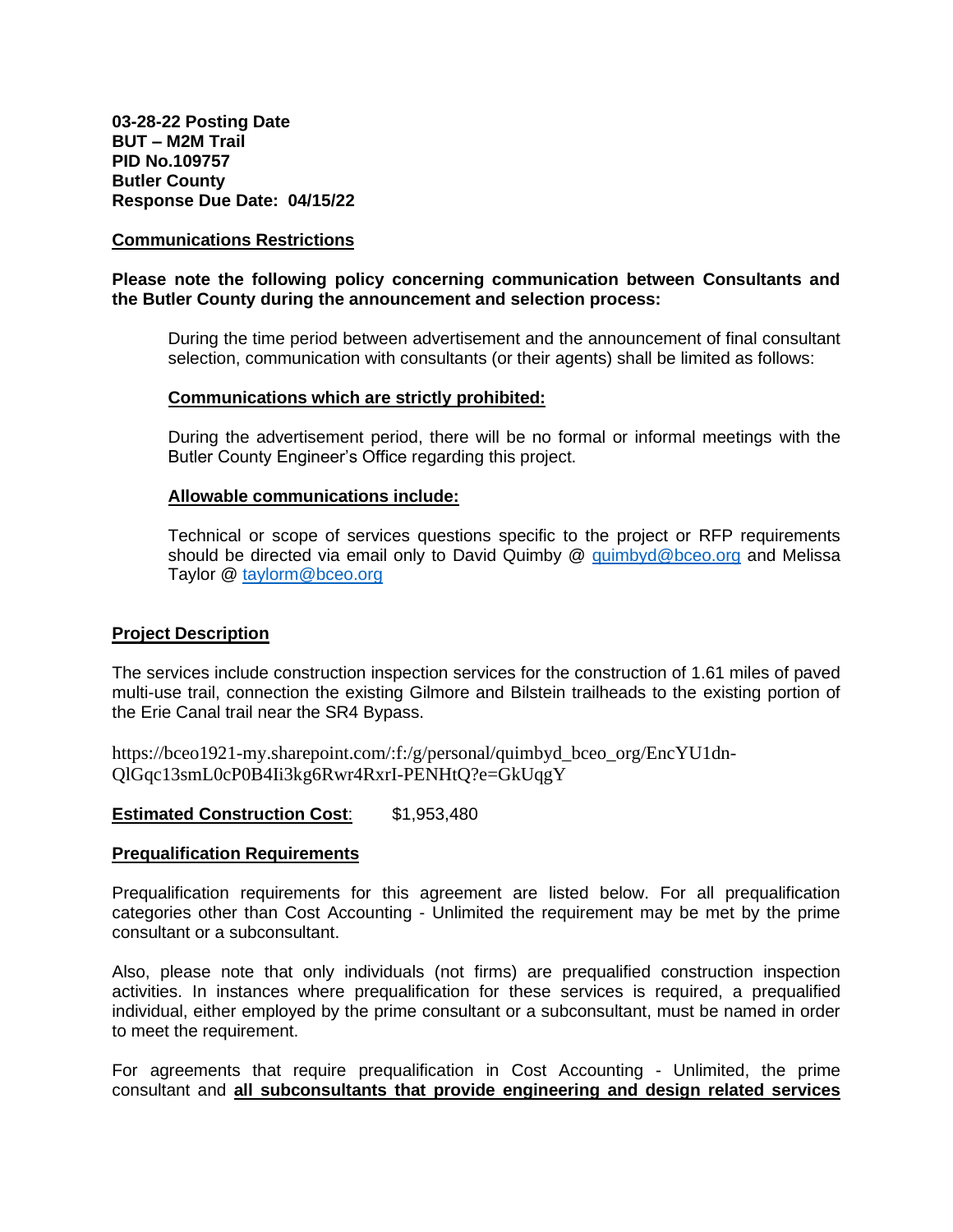must be prequalified in this category. Engineering and Design Related Services are defined as follows:

Program management, construction management, feasibility studies, preliminary engineering, design engineering, surveying, mapping, or architectural related services with respect to a highway construction project subject to 23 U.S.C. 112(a) as defined in 23 U.S.C 112(b)(2)(A); and

Professional services of an architectural or engineering nature, as defined by State law (ORC 5526), which are required to or may logically or justifiably be performed or approved by a person licensed, registered, or certified to provide the services with respect to a highway construction project to 23 U.S.C. 112(a) and defined in 40 U.S.C. 1102(2).

CONSTRUCTION INSPECTION AND ADMINISTRATION: Project Inspector; (Refer to **Selection Subfactors** below)

### **Selection Subfactors**

For this agreement, prequalification of individuals in construction inspection/administration categories is not required, but actual prequalification of individuals and partial completion of the requirements will be considered in the selection rating. Refer to the Scope of Services document for the approximate number of personnel required for the various categories. Provide resumes for proposed staff including prequalification status, and if not prequalified, a summary of requirements partially or completely met. The Construction Management Firm and Unlimited Cost Accounting categories will remain where applicable.

Experience in bridge construction inspection is a requirement.

### **Contract Type and Payment Method**

Refer to the ODOT's Manual for Administration of Contracts for Professional Services, Volume 1: Consultant Contract Administration, Sections 4.3.A and 4.3.B for guidance concerning the appropriate contract type and payment method. Based on this guidance, contract type and payment method will be determined during the scope of services and negotiation process.

#### **Estimated Date of Authorization**

It is anticipated that the selected Consultant will be authorized to proceed by June of 2021.

### **Project Schedule**

Construction start date: May 2, 2022 Construction completion date: August 26, 2022

#### **Suspended or Debarred Firms**

Firms included on the current Federal list of firms suspended or debarred are not eligible for selection.

### **Terms and Conditions**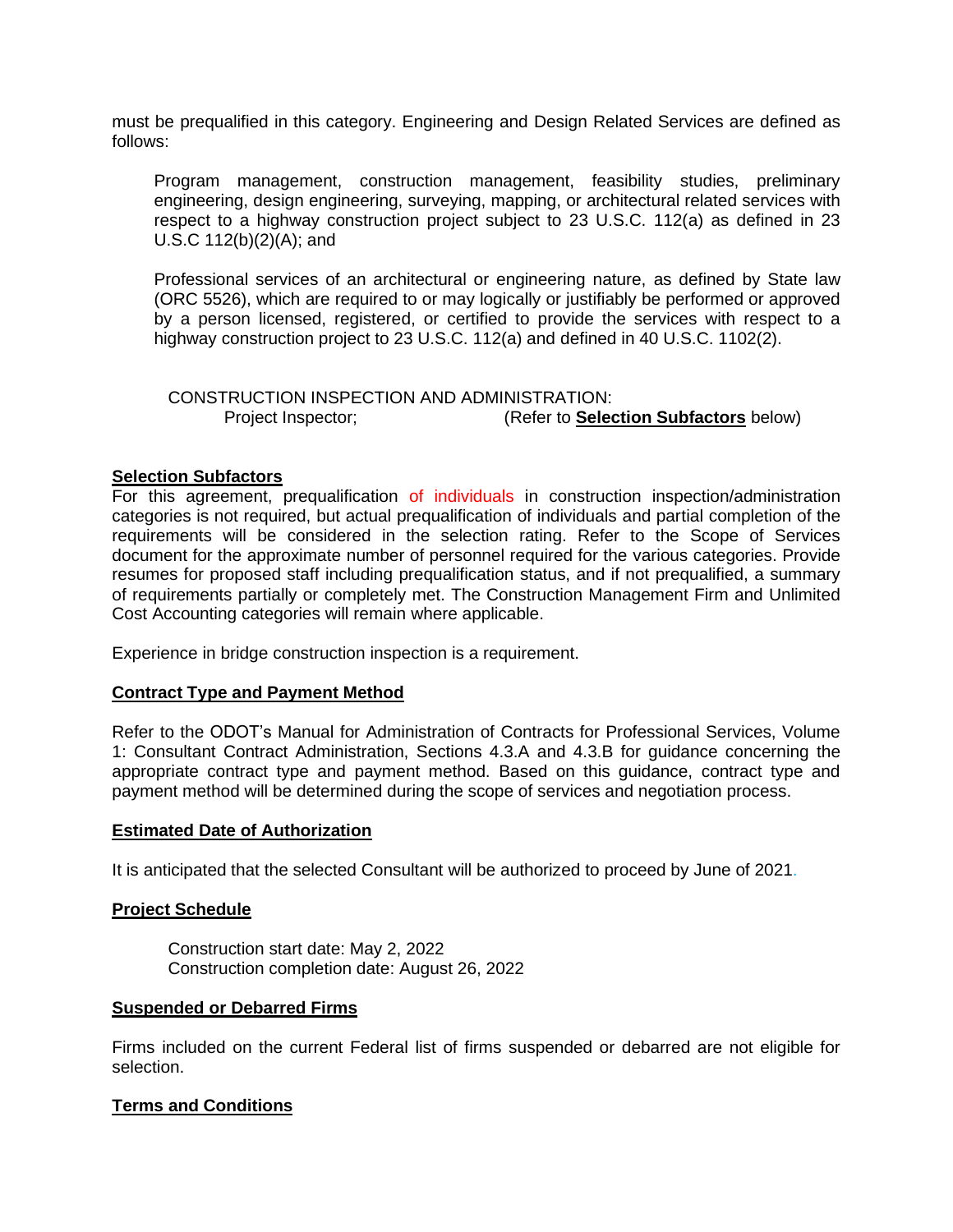The Department's Specifications for Consulting Services 2016 Edition will be included in all agreements selected under this request for letters of interest.

## **Compliance with Title VI of the Civil Rights Act of 1964**

The Butler County Engineer's Office, in accordance with Title VI of the Civil Rights Act of 1964 (78 Stat. 252, 42 U.S.C. §§ 2000d to 2000d-4) and the Regulations, hereby notifies all bidders that it will affirmatively ensure that any contract entered into pursuant to this advertisement, all bidders including disadvantaged business enterprises will be afforded full and fair opportunity to submit bids in response to this invitation and will not be discriminated against on the grounds of race, color, national origin, sex, age, disability, low-income status, or limited English proficiency in consideration for an award.

### **Selection Procedures**

The Butler County Engineer's Office will directly select a consultant based on the Letter of Interest (LoI). The requirements for the LoI and the Programmatic Consultant Selection Rating Form that will be used to select the consultant are shown below.

Firms interested in being considered for selection should respond by submitting \*\*(\*) copies of the Letter of Interest to the following address **by 4:30 PM on the response due date** listed above.

The Butler County Engineer's Office Attn: Melissa Taylor 1921 Fairgrove Ave Hamilton, Ohio 45011

Responses received after 4:30 PM on the response due date will not be considered.

### **Scope of Services**

The Scope of Services document is included below.

### **Requirements for Letters of Interest**, **Programmatic Selection Process**

- A. Instructions for Preparing and Submitting a Letter of Interest
	- 1. Provide the information requested in the Letter of Interest Content (Item B below), in the same order listed, in a letter signed by an officer of the firm. Do not send additional forms, resumes, brochures, or other material.
	- 2. Letters of Interest shall be limited to ten  $(10)$   $8\frac{1}{2}$ " x 11" single sided pages plus two (2) pages for the Project Approach (Item B.5 below).
	- 3. Please adhere to the following requirements in preparing and binding letters of interest:
		- a. Please use a minimum font size of 12-point and maintain margins of 1" on all four sides.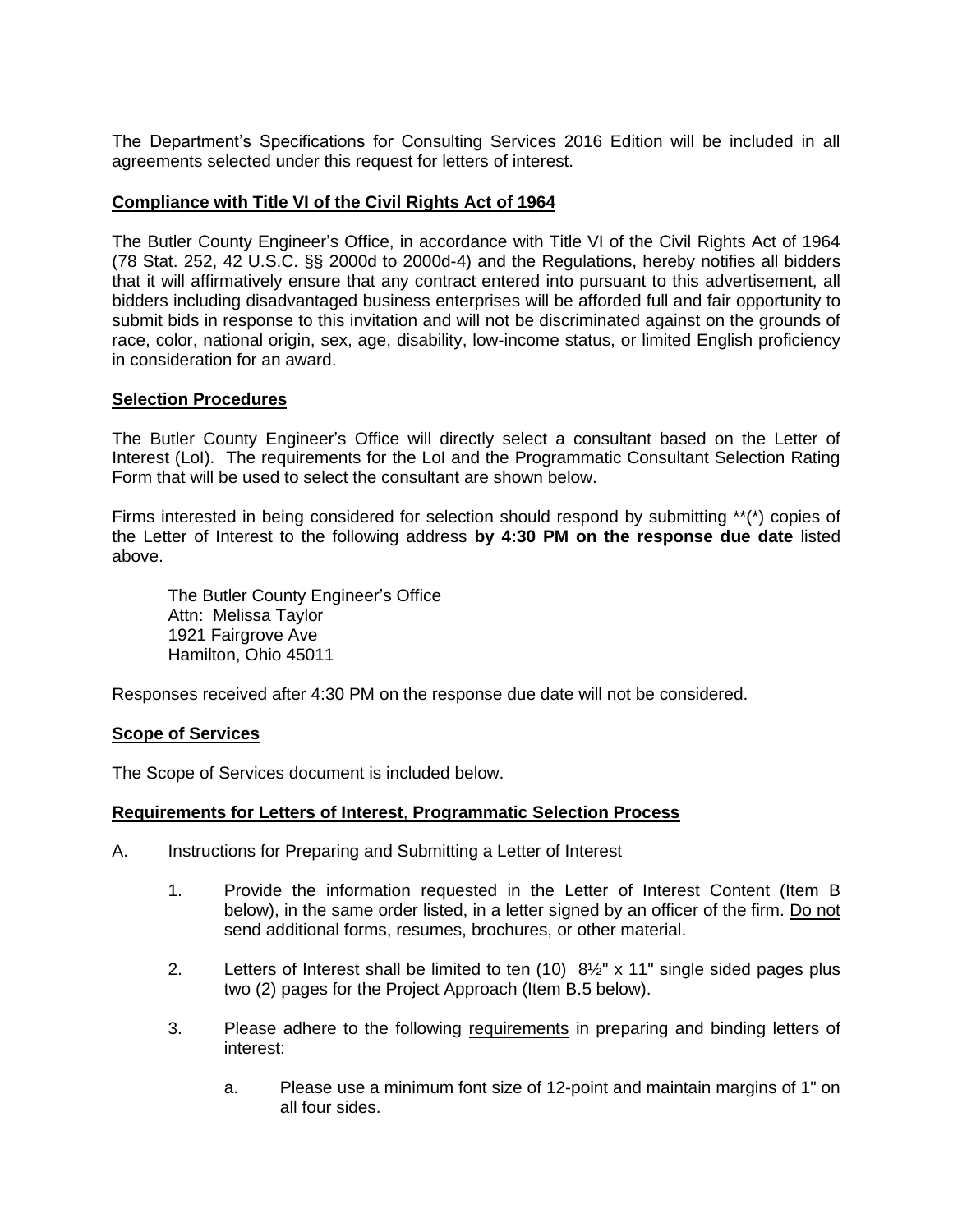- b. Page numbers must be centered at the bottom of each page.
- c. Use  $8\frac{1}{2}$ " x 11" paper only.
- d. Bind letters of interest by stapling at the upper left hand corner only. Do not utilize any other binding system.
- e. Do not provide tabbed inserts or other features that may interfere with machine copying.
- B. Letter of Interest Content
	- 1. List the types of services for which your firm is currently prequalified by the Ohio Department of Transportation.
	- 2. List significant subconsultants, their current prequalification categories and the percentage of work to be performed by each subconsultant.
	- 3. List the Project Manager and other key staff members, including key subconsultant staff. Include project engineers for important disciplines and staff members that will be responsible for the work, and the project responsibility of each.

Address the experience of the key staff members on similar projects, and the staff qualifications relative to the selection subfactors noted.

- 4. Describe the capacity of your staff and their ability to perform the work in a timely manner, relative to present workload, and the availability of the assigned staff.
- 5. Provide a description of your Project Approach, not to exceed two pages. Confirm that the firm has visited the site and address your firm's: 1) Technical approach; 2) Understanding of the project; 3) Qualifications for the project; 4) Knowledge and experience concerning relevant ODOT and local standards, procedures and guidance documents; 5) Innovative ideas; 6) Project specific plan for ensuring increased quality, reduced project delivery time and reduced project costs.

Items 1 thru 4 must be included within the 10-page body of the LoI. Remaining space within the ten (10) pages may be utilized to provide personnel resumes or additional information concerning general qualifications.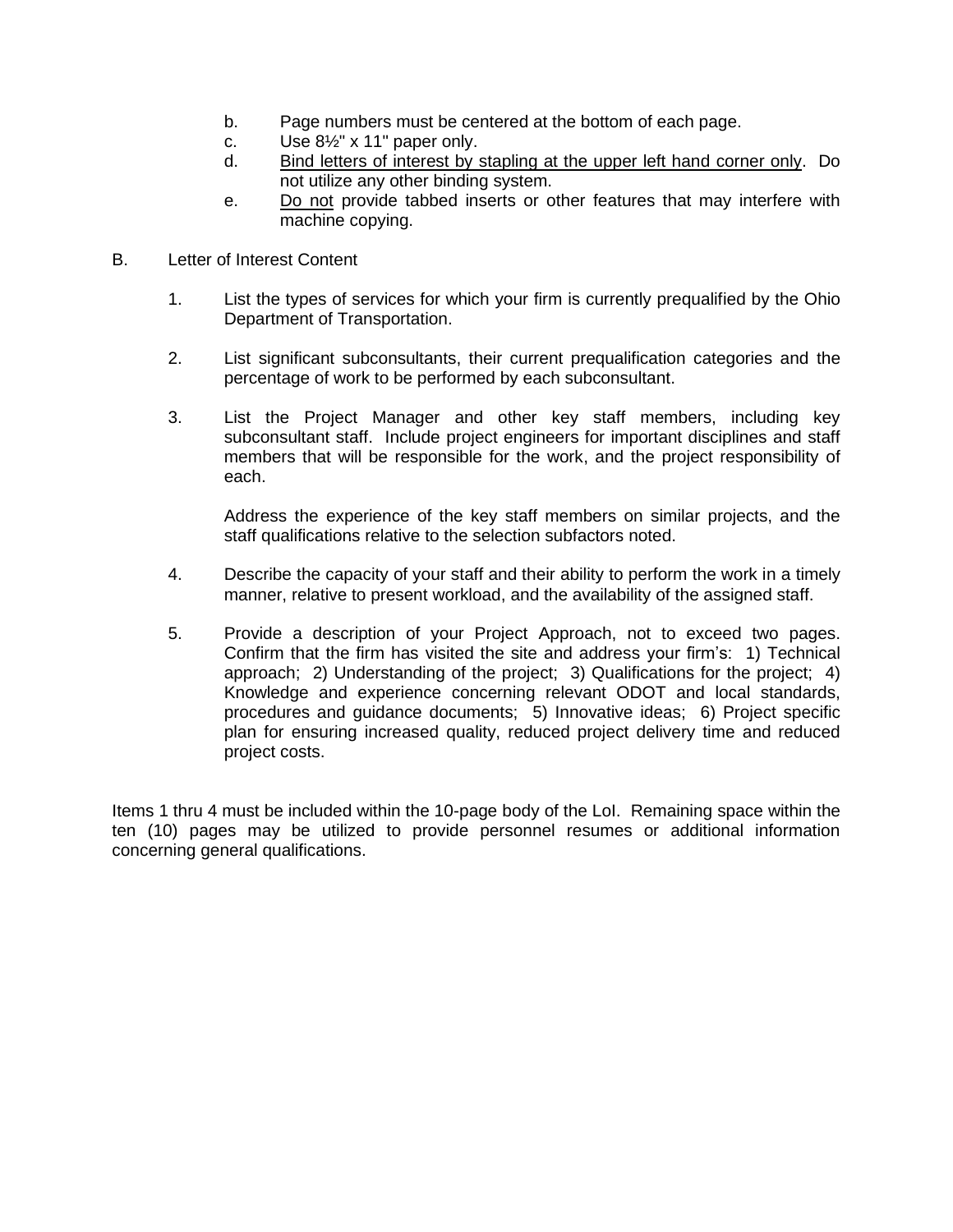Consultant Selection Rating Form **Project:** for **PID:** Programmatic Selections extending the Project Type:

District: Selection Committee Members:

Firm Name:

| Category                                                                 | <b>Total Value</b> | <b>Scoring Criteria</b> | <b>Score</b> |
|--------------------------------------------------------------------------|--------------------|-------------------------|--------------|
| <b>Management &amp; Team</b>                                             |                    |                         |              |
| <b>Project Manager</b>                                                   | 10                 | See Note 1, Exhibit 1   |              |
| Strength/Experience of Assigned<br><b>Staff including Subconsultants</b> | 25                 | See Note 2, Exhibit 1   |              |
| Firm's Current Workload/<br><b>Availability of Personnel</b>             | 10                 | See Note 4, Exhibit 1   |              |
| <b>Consultant's Past Performance</b>                                     | 30                 | See Note 3, Exhibit 1   |              |
| <b>Project Approach</b>                                                  | 25                 |                         |              |
| Total                                                                    | 100                |                         |              |

If Applicable: Adequate good faith efforts made to meet DBE goal Y/N

## **Exhibit 1 - Consultant Selection Rating Form Notes**

1. The proposed project manager for each consultant shall be ranked, with the highest ranked project manager receiving the greatest number of points, and lower ranked project managers receiving commensurately lower scores. The rankings and scores should be based on each project manager's experience on similar projects and past performance for the LPA and other agencies. The selection committee may contact ODOT and outside agencies if necessary. Any subfactors identified should be weighed heavily in the differential scoring.

Differential scoring should consider the relative importance of the project manager's role in the success of a given project. The project manager's role in a simple project may be less important than for a complex project, and differential scoring should reflect this, with higher differentials assigned to projects that require a larger role for the project manager.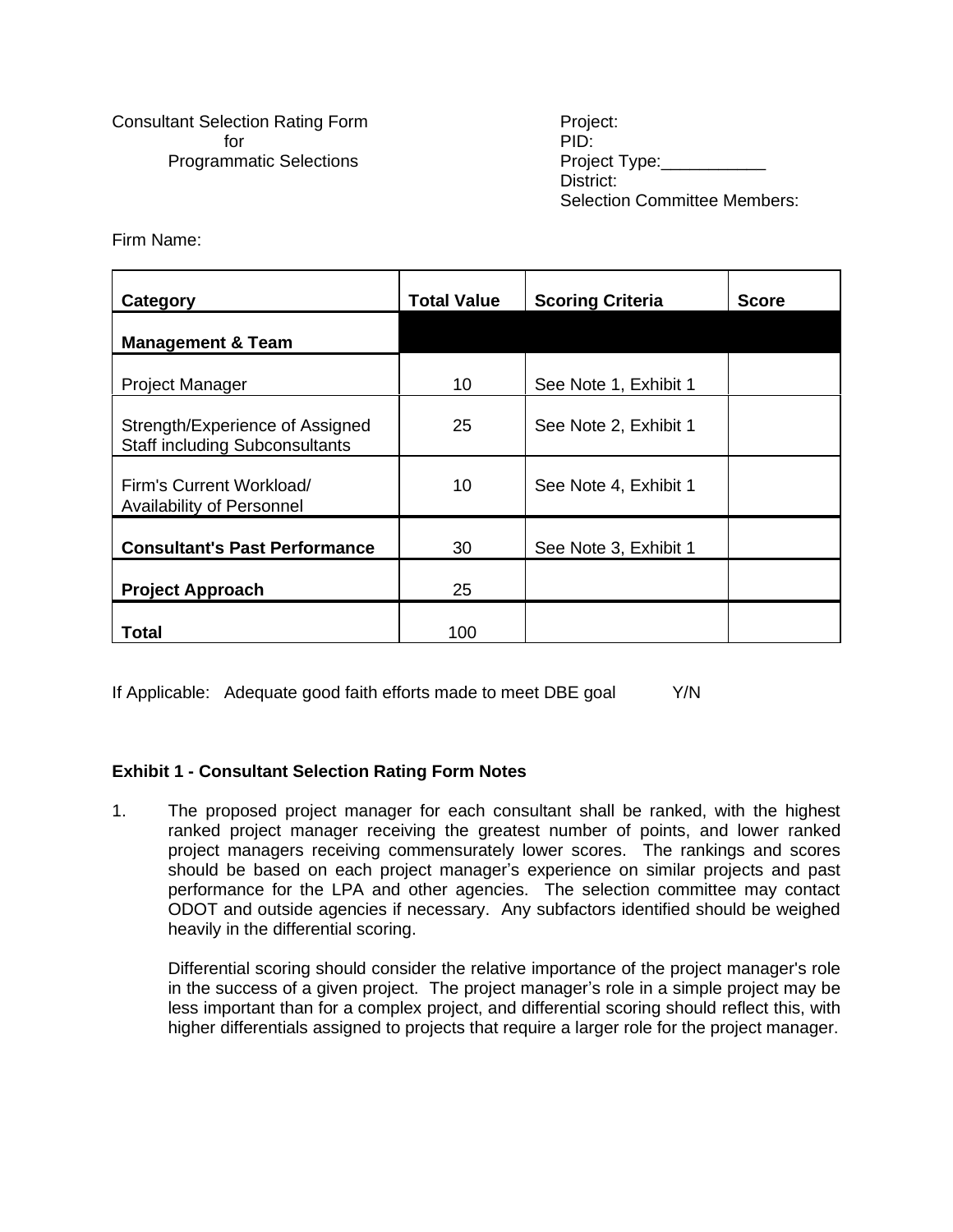2. The experience and strength of the assigned staff, including subconsultant staff, should be ranked and scored as noted for Number 1 above, with higher differential scores assigned on more difficult projects. Any subfactors identified in the project notification should be weighed heavily in the differential scoring.

As above, other agencies may be contacted.

3. The consultants' past performance on similar projects shall be ranked and scored on a relative, differential scoring type basis, with the highest ranked consultant receiving a commensurately greater number of points. The selection team should consider ODOT CES performance ratings if available and consult other agencies as appropriate. The use of CES ratings shall place emphasis on the specific type of services requested.

The differential scoring should consider the complexity of the project and any subfactors identified in the project notification.

4. The consultant's workload and availability of qualified personnel, equipment and facilities shall be ranked and scored on a relative, differential scoring type basis. The scoring shall consider quantifiable concerns regarding the ability of a firm (or firms) rated higher in other categories to complete the work with staff members named in the letter of interest.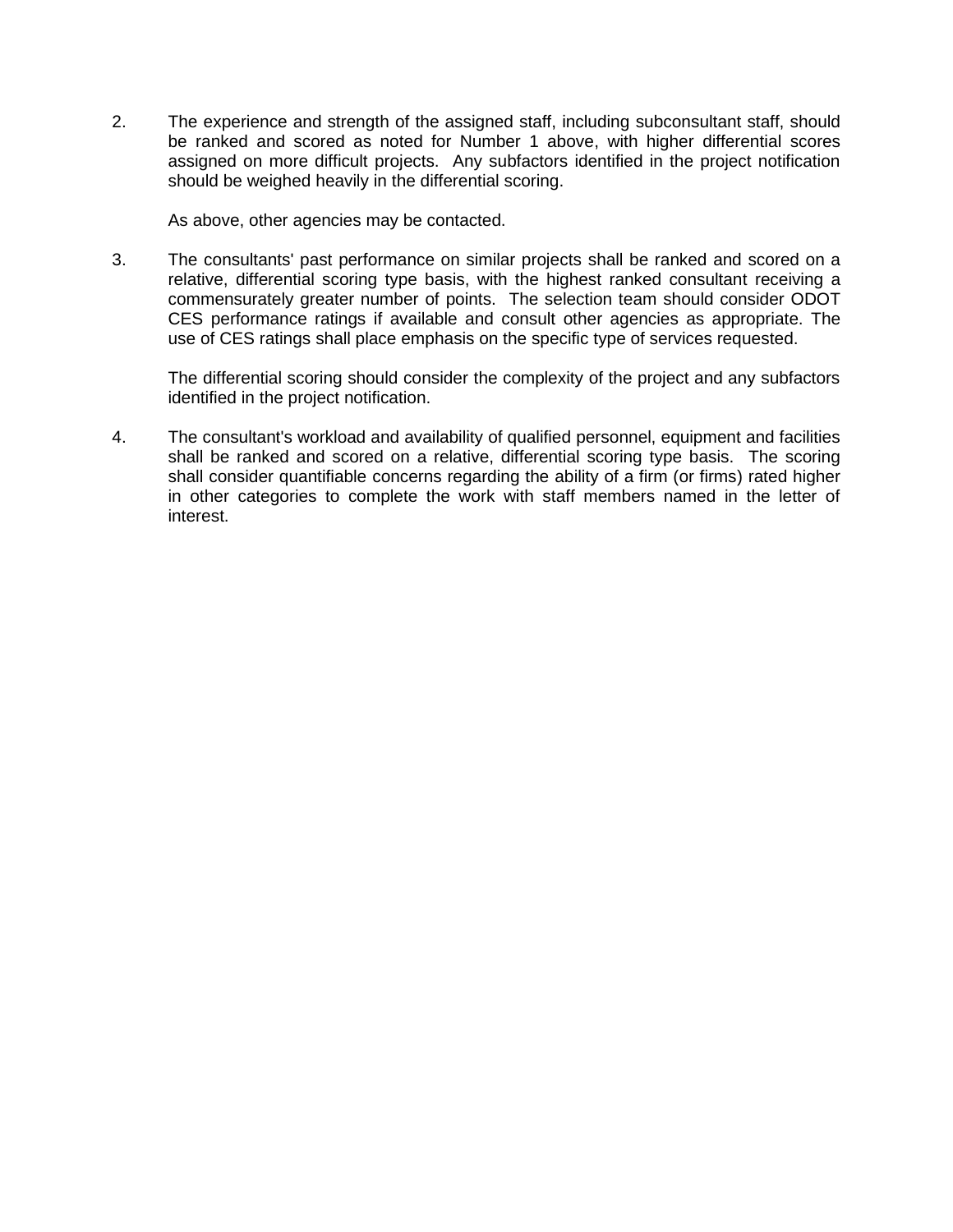# **BUTLER COUNTY ENGINEER'S OFFICE CONSTRUCTION ADMINISTRATION, INSPECTION, AND MATERIALS MANAGEMENT SCOPE OF SERVICES**

## **Project Specific Services**

| <b>Project Name</b>            | <b>BUT-321-00.62</b>                        |
|--------------------------------|---------------------------------------------|
| <b>PID</b>                     | 108835                                      |
| <b>Project Description</b>     | Scott Road 00.62 Bridge Replacement Project |
| <b>Work Description</b>        | <b>Project Inspection</b>                   |
| Scope of Services Meeting Date |                                             |

## **I. GENERAL REQUIREMENTS**

Provide services in accordance with ODOT's Construction Administration Manual of Procedures, 2013 or latest revision.

## **II. SCOPE OF WORK**

Provide a project team including personnel that meet the following prequalification categories:

| <b>ODOT Prequalification Category</b> | Approximate<br><b>Number Required</b> | <b>Notes</b> |
|---------------------------------------|---------------------------------------|--------------|
| Project Inspector                     |                                       |              |
| <b>Structures Inspector</b>           |                                       |              |
| <b>Coatings Inspector</b>             |                                       |              |
| Traffic Signal & Lighting Inspector   |                                       |              |
| Soils & Aggregate Inspector           |                                       |              |
| <b>Construction Engineer Level 1</b>  |                                       |              |
| <b>Construction Engineer Level 2</b>  |                                       |              |
| <b>Non-Prequalified Personnel</b>     | Approximate<br><b>Number Required</b> | <b>Notes</b> |
| <b>Documentation Clerk</b>            |                                       |              |
| Other                                 |                                       |              |

### The services may include:

A. Inspects construction projects to ensure contractor compliance with state specifications, plans, and/or proposals for roadway work, roadway, drainage, pavement, water works, electrical, maintenance of traffic, traffic work zone, pavement markings, traffic control, signing, topsoil removal, demolition and clearing, foundations for embankment, subgrades, guardrails and/or median barriers, landscaping slope protection, detours, temporary roads, etc. Verifies plan quantities and calculations with as bid plans, prepares and maintains project records and reports (e.g. daily diary, inspection reports, pay item quantities, contractors' construction methods, material testing & inspection), and performs other miscellaneous duties as assigned by the Project Engineer and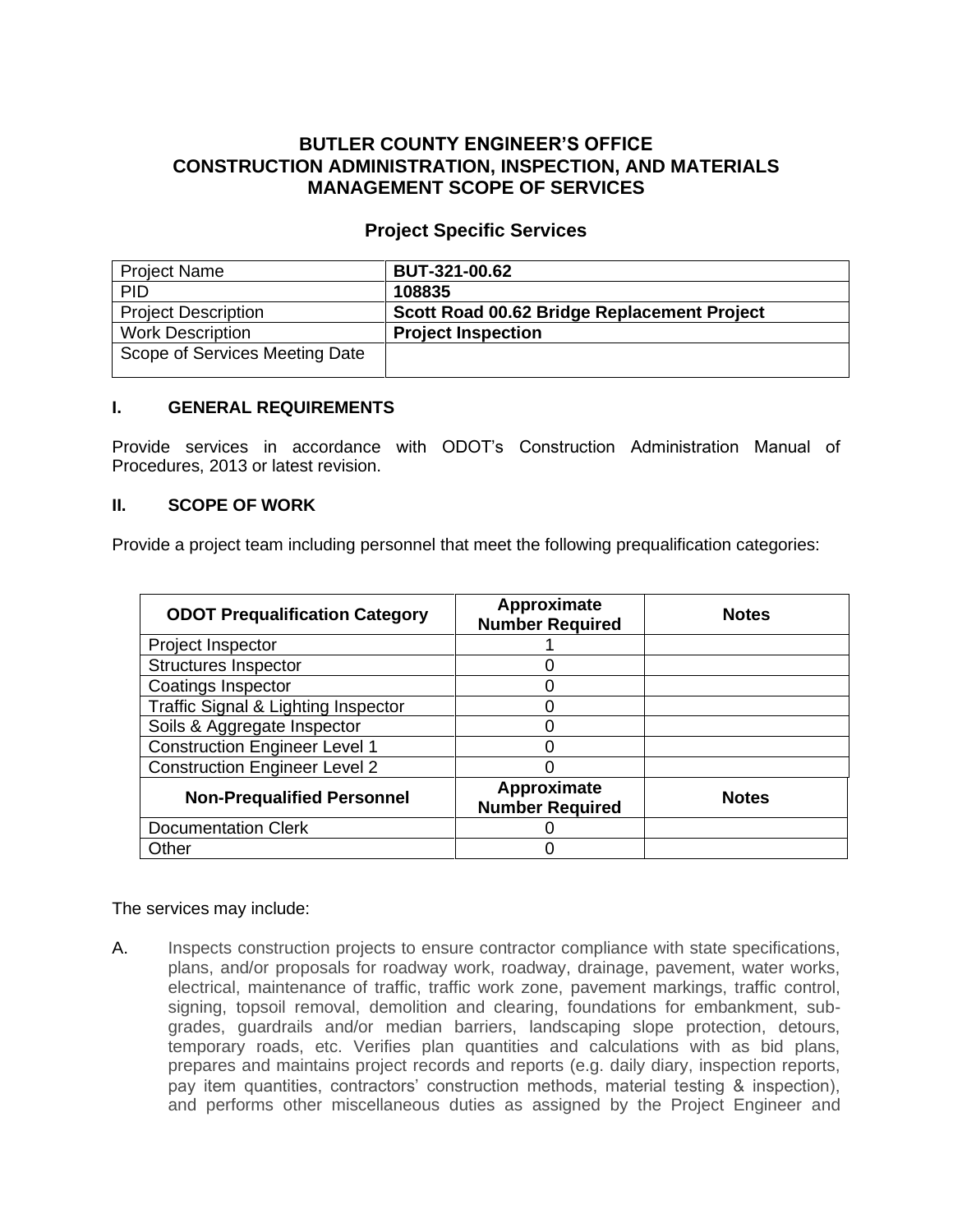defined in C&MS 105.09. Notifies the Contractor of non-conforming work. Performs data entry into ODOT's CMS/SITE MANAGER system or local documentation equivalent as directed by the Project Engineer or LPA person in responsible charge (as defined in the LPA participation requirements chapter of the Locally Administered Transportation Projects (LATP) Manual of Procedures).

The table below includes the specific services required for this agreement.

|                                                                                  |                           | <b>Responsibility</b>           |   | <b>NOTES</b> |
|----------------------------------------------------------------------------------|---------------------------|---------------------------------|---|--------------|
| <b>PRIMARY TASK</b>                                                              | <b>ODOT</b><br>Oversight  | <b>LPA</b><br><b>CONSULTANT</b> |   |              |
| <b>POST AWARD</b>                                                                |                           |                                 |   |              |
| Preconstruction<br>Conference                                                    | X                         | X                               |   |              |
| <b>ACTIVE PROJECT</b><br><b>ADMINISTRATION</b>                                   |                           |                                 |   |              |
| Daily Field Engineering and<br>Inspection                                        | $\mathsf{X}$              | X                               |   |              |
| <b>MATERIALS</b><br><b>MANAGEMENT, TESTING</b><br><b>AND CERTIFICATION</b>       |                           |                                 |   |              |
| Asphalt, Concrete &<br>Aggregate<br>Producer/Supplier<br>Monitoring              | $\mathsf X$               |                                 |   | Contractor   |
| Asphalt, Concrete &<br><b>Aggregate Field Testing</b>                            |                           |                                 |   | Contractor   |
| Field Inspection of<br>Materials from ODOT<br><b>Certified Sources</b>           |                           |                                 |   | Contractor   |
| Monitoring and<br><b>Documentation of Materials</b><br><b>Management Process</b> | X                         | X                               | X |              |
| <b>PROJECT</b><br><b>DOCUMENTATION</b>                                           |                           |                                 |   |              |
| <b>Daily Diaries</b>                                                             |                           |                                 | X |              |
| Documentation of<br>Quantities, Completed &<br>Accepted                          |                           |                                 | X |              |
| Monitoring of Project<br>Documentation                                           | X                         |                                 | X |              |
| <b>ACTIVE PROJECT</b><br><b>MANAGEMENT</b>                                       |                           |                                 |   |              |
| Progress Meetings                                                                | X                         | X                               |   |              |
| Schedule Tracking and<br>Updates                                                 | $\boldsymbol{\mathsf{X}}$ | X                               |   |              |
| <b>PAYMENT &amp;</b><br><b>REIMBURSEMENTS</b>                                    |                           |                                 |   |              |
| <b>Contractor Payment</b>                                                        |                           | $\mathsf X$                     | X |              |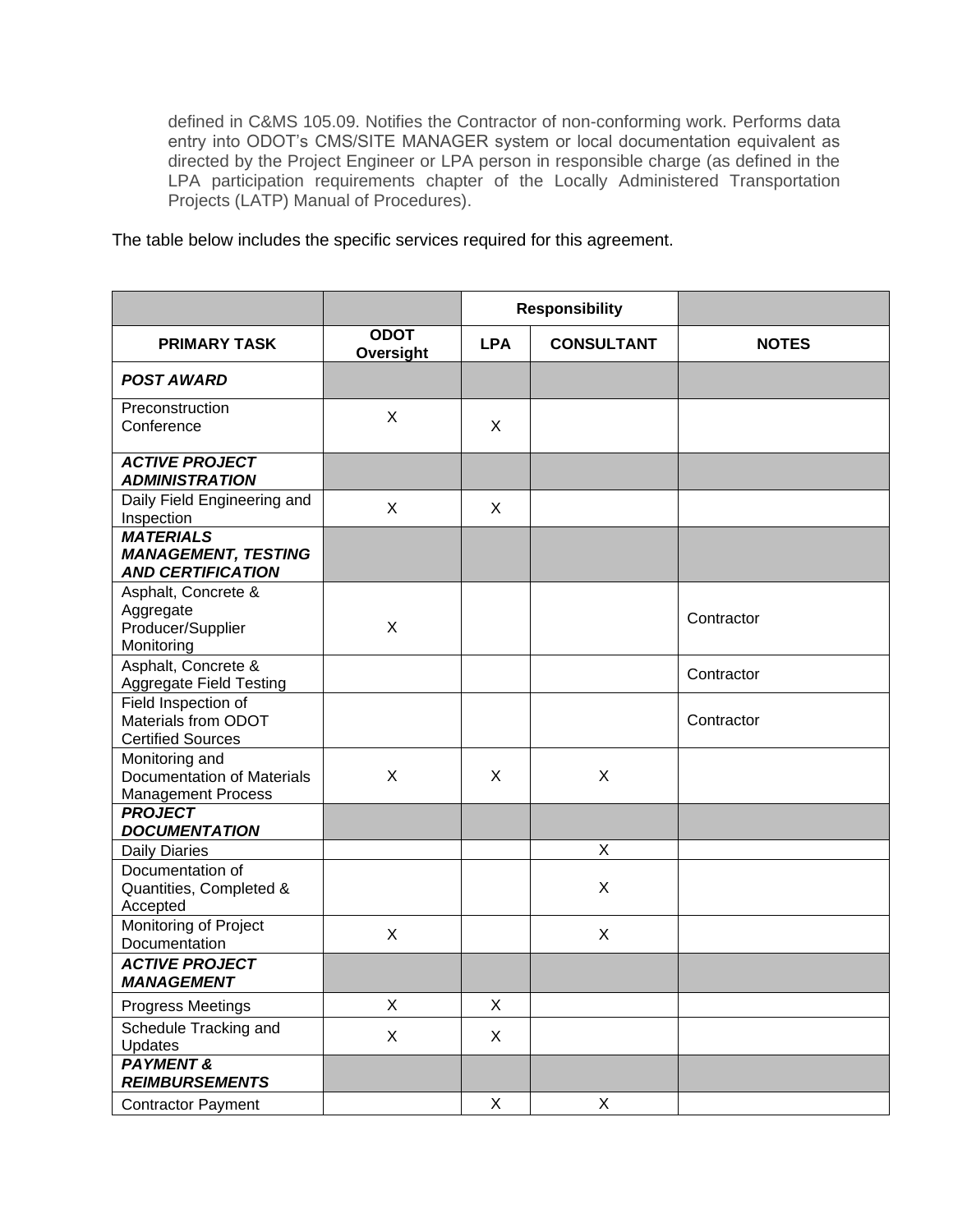| Summary of Progressive<br>Payment                                                         |   | X |   |  |
|-------------------------------------------------------------------------------------------|---|---|---|--|
| Invoice and<br>Reimbursement<br>Preparation                                               |   | X |   |  |
| Review and Approval of<br><b>Reimbursement Request</b>                                    | X | X |   |  |
| <b>CONTRACT CHANGES</b>                                                                   |   |   |   |  |
| Negotiation and<br>Preparation of Change<br>Orders                                        |   | X |   |  |
| Concurrence on significant<br>Change Orders for<br>Reimbursement                          | X | X |   |  |
| <b>CLAIMS MANAGEMENT</b>                                                                  |   |   |   |  |
| Claims Negotiation and<br>Approval of Resolution                                          |   | X |   |  |
| Approval of Funding for<br>Resolution                                                     | X | X |   |  |
| Monitoring and<br>Documentation of Claims<br><b>Management Process</b>                    | X | X |   |  |
| <b>PREVAILING WAGE</b><br><b>COMPLIANCE</b>                                               |   |   |   |  |
| Wage Interviews, Payroll<br>Reviews                                                       |   |   | X |  |
| <b>Resolution of Underpaid</b><br>Wages                                                   |   | X |   |  |
| Monitoring and<br>Documentation of<br><b>Prevailing Wage</b><br><b>Compliance Process</b> | X | X |   |  |
| <b>EEO AND DBE</b><br><b>CONTRACT</b><br><b>COMPLIANCE</b>                                |   |   |   |  |
| <b>EEO/DBE Contract</b><br>Requirements                                                   |   | X |   |  |
| <b>Bulletin Board Monitoring</b>                                                          |   | X | X |  |
| Review and Approval of<br><b>Contractor DBE Waivers</b>                                   | X | X |   |  |
| <b>Commercially Useful</b><br><b>Function Reviews</b>                                     |   |   | X |  |
| Monitoring and<br>Documentation of LPA's<br>EEO and DBE Compliance<br>Process             | X | X |   |  |
| <b>PROJECT FINALIZATION</b>                                                               |   |   |   |  |
| Final Inspection and<br>Acceptance                                                        | X | X |   |  |
| Resolution of Punch list<br>Items                                                         |   | X |   |  |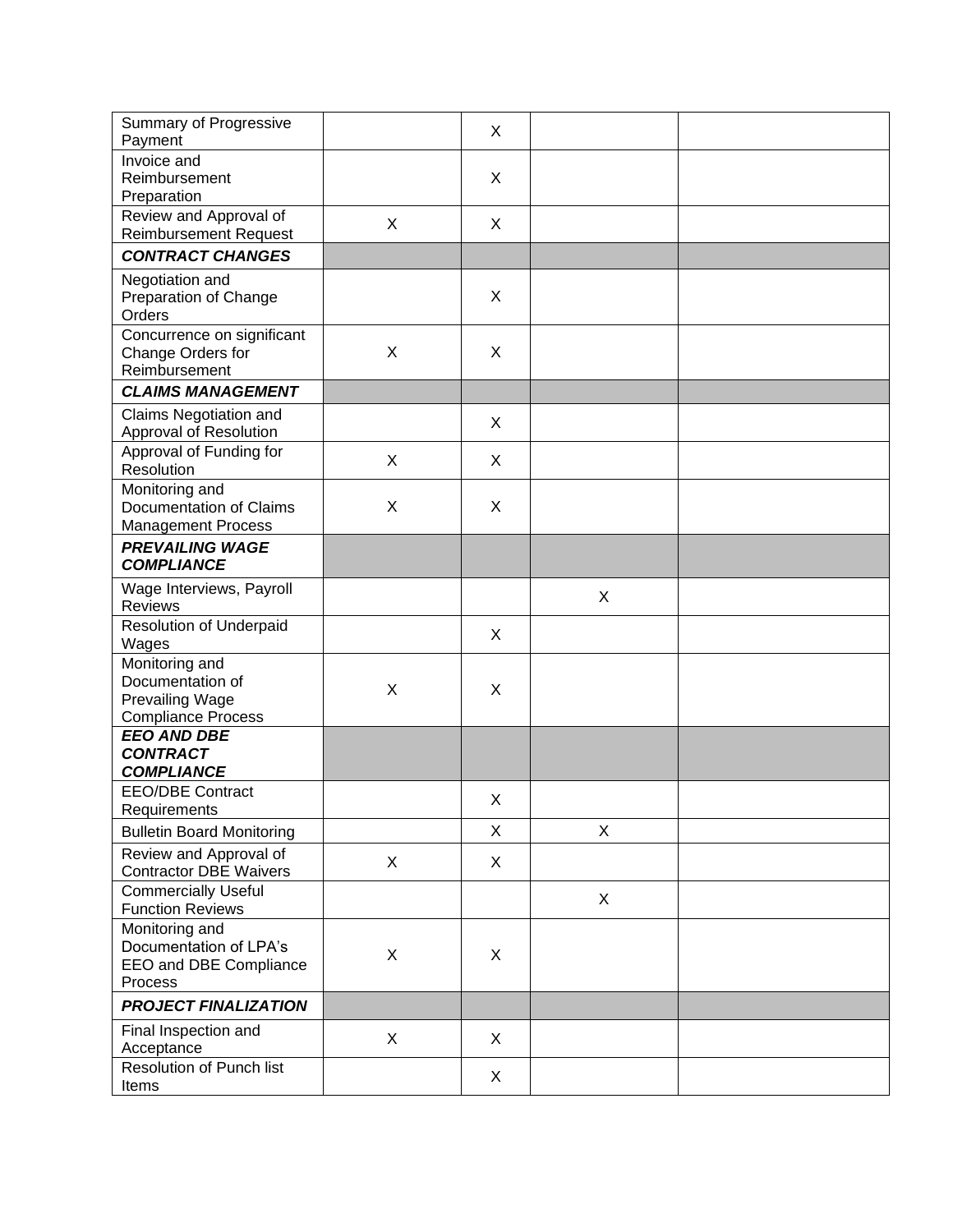| <b>Agreement of Final</b><br>Quantities, Payment                  |   | X | X |  |
|-------------------------------------------------------------------|---|---|---|--|
| Final Payment to<br>Contractor, Release of<br>Responsibility      |   | X |   |  |
| Preparation of Project<br><b>Closeout Documents</b>               |   | X |   |  |
| Review and Approval of<br><b>Finalization Documents</b>           | X | х |   |  |
| Completion of LPA<br><b>Contract Administration</b><br>Evaluation | X | X |   |  |

# B. Inspection/Testing Equipment as listed below:

| <b>Inspection/Testing Equipment</b>                                                         | Approximate<br><b>Number Required</b> | <b>Notes</b> |
|---------------------------------------------------------------------------------------------|---------------------------------------|--------------|
| Nuclear Density Gauge and related tools.                                                    |                                       |              |
| Concrete Control Kit to perform tests ASTM C-231,<br>ASTM C-173, ASTM C-138 and ASTM C-143. |                                       |              |
| Paint Inspection Kit in accordance with CMS<br>514.05.                                      |                                       |              |
| The type and number of vehicles, either cars or<br>trucks, for use on-site.                 |                                       |              |

- C. If included above or requested in writing, provide a documentation clerk as follows:
	- 1. Job Duties

Performs specialized clerical tasks (e.g. searches records, gathers & organizes data, information & summarizes in preliminary reports; checks accuracy, clarifies discrepancies & certifies final data, possesses Microsoft Word and spreadsheet skills to produce basic reports and basic data entry). Performs general clerical tasks (e.g. maintains files; sorts and routes mail; answers phones, greets visitors; orders & stocks supplies; maintains calendar; makes copies; prepares materials for mailing; schedules meetings). Prepares and maintains construction project records and reports by entering information into SiteManager (e.g. prepares daily construction diaries by compiling information from the inspector's reports, prepares monthly project status reports, compiles data from records for accurate submission of contract information. Performs other miscellaneous duties as assigned by the Project Engineer.

- 2. Qualifications
	- a. High school diploma or GED.
	- b. Formal education in arithmetic that includes addition, subtraction, multiplication, division, fractions, percentages & decimals, reading, writing and speaking common English vocabulary.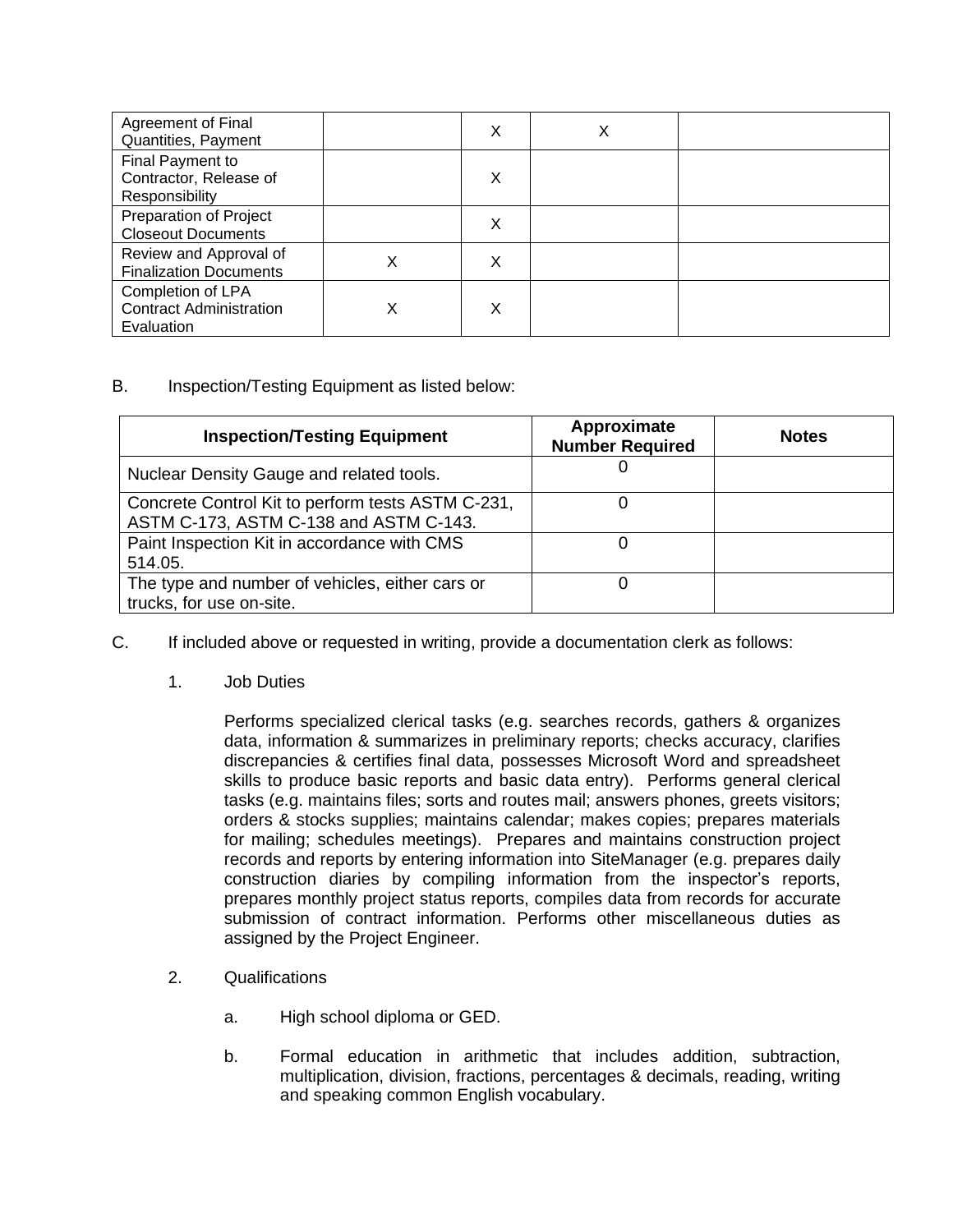c. Two (2) years training and/or experience in office practices and procedures, including use of Microsoft Word and spreadsheets.

# **III. COMPENSATION**

- A. The Butler County Engineer's Office shall make payment based on actual hours worked by the Consultant's employees, excluding sick leave, personal leave, and vacation. Payment for holidays will not be made unless the Consultant is required to work; in such case, the holiday will be considered a regular work day and will be paid at the regular hourly rate, unless the forty (40) hour work week requirement has been met as described in the following Paragraph (B). Work in excess of forty (40) hour work week must be approved by the Butler County Engineer's Office prior to being incurred.
- B. If applicable, overtime will be paid for all hours worked over a total of forty (40) on a weekly basis, including core working hours and eligible driving time. Payment for eligible overtime shall be commensurate with the Consultant's personnel policies. Specifically, companies that treat overtime premium as a direct cost may bill directly for overtime plus any applicable premium rate (e.g., time and a half for each hour of overtime worked). Conversely, companies that treat overtime premium as an indirect cost (overhead) must bill/invoice overtime hours at the straight-time pay rate.

# **IV. INVOICING**

The Consultant shall submit an invoice each month. ODOT's standard invoice form shall be used.

# **V. CONSULTANT STAFF REQUIREMENTS**

The Consultant shall assign only qualified personnel to the project. The Consultant shall remove any employee who, in the determination of the Butler County Engineer's Office, does not perform the work in accordance with the Manual of Procedures, the Construction and Materials Specifications (CMS), and construction contract specific requirements.

Should the Consultant fail to remove the employee or employees as required, or fail to furnish suitable and sufficient personnel for proper performance of the work, the Butler County Engineer's Office may withhold payment of invoices submitted by the Consultant until corrective measures are taken. If the Consultant fails to comply, the Butler County Engineer's Office may make a finding to that effect and so notify the Consultant in writing that the Agreement is terminated in accordance with Section 2.43 of the "Specifications for Consulting Services, 2010 Edition."

# **VI. REPORT-IN LOCATIONS AND TRAVEL REGULATIONS**

The report-in location for Consultant personnel shall be the project field office or a location at the project site designated by the Butler County Engineer's Office. No compensation will be provided for commuting to and from the report-in location. Consultants that provide leased or company owned vehicles for use on site shall be compensated on a daily rate basis. If company owned vehicles are provided, the Consultant's indirect cost pool shall be credited for the daily rate reimbursement.